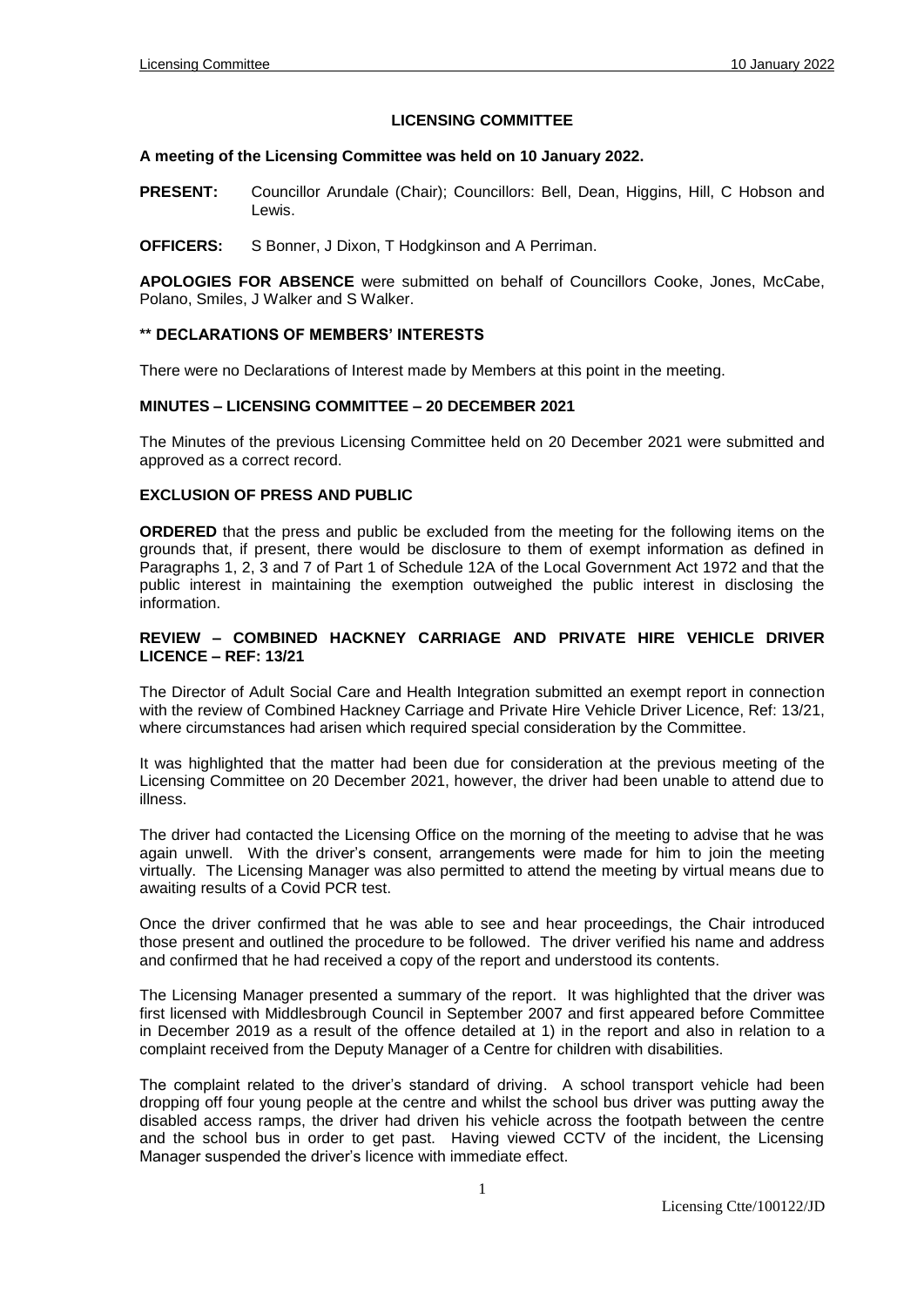The decision was subsequently reviewed by the Licensing Committee in December 2019 when Members decided to lift the suspension and reinstate the driver's licence, however, he was also issued with a warning to refrain from unsafe driving in future.

The driver appeared before Members again in December 2020 in relation to the offence detailed at 2) in the report. The driver did not notify the Licensing Office of the offence, as required by condition on his licence, nor did he mention the offence at his Committee appearance in December 2019. The offence was discovered by Officers carrying out annual driving licence checks. On that occasion Members determined to suspend the driver's licence for four weeks and required him to complete the Driver Improvement Scheme within three months. A copy of the decision was attached at Appendix 1.

The driver completed the Driver Improvement Scheme in May 2021 and a copy of his assessment was attached at Appendix 2.

The driver now appeared before Committee following the discovery (by Officers carrying out routine driving licence checks) of the offence detailed at 3). Again, the offence was not disclosed to the Licensing Office or at the driver's previous Committee appearance. A copy of the check was attached at Appendix 3.

The driver was interviewed by a Licensing Enforcement Officer on 7 December 2021 when he confirmed his previous explanations and provided explanations for the latest offence.

Members were made aware that the driver had also failed to declare the offence at 1) when he last made his application to renew his licence in August 2019, stating that the Council was already aware of it.

In addition to the above information, Officers had expressed concerns regarding the driver's noncompliance with routine requests. Council records showed that Officers had suspended the driver's licence on three occasions – January, March and August 2020 - due to his failure to comply with requests. These were detailed in the report. The driver stated he had been having problems with his post when asked why he had failed to comply with the requests.

The driver confirmed that the report was an accurate representation of the facts and was invited to present his case and also responded to questions from Members, the Licensing Manager and the Council's Legal Representative.

It was confirmed that there were no further questions and the driver and Officers of the Council, other than representatives of the Council's Legal and Democratic Services, were expelled from the meeting whilst the Committee determined the review.

Subsequently, all parties were re-admitted and the Chair announced a summary of the Committee's decision and highlighted that the driver would receive the full decision and reasons within five working days.

**ORDERED** that Private Hire Vehicle Driver Licence, Ref No: 13/21, be revoked, as follows:-

### Authority to act

- 1. Under Section 61 of the Local Government Miscellaneous Provisions Act 1976 ("the Act") the Committee may revoke or suspend a private hire/hackney carriage vehicle driver's licence on the grounds that:
	- Since the grant of the licence the driver had been convicted of an offence involving dishonesty, indecency or violence;
	- Since the grant of the licence the driver had committed an offence or breached the Act or the Town Police Clauses Act 1847;
	- For any other reasonable cause.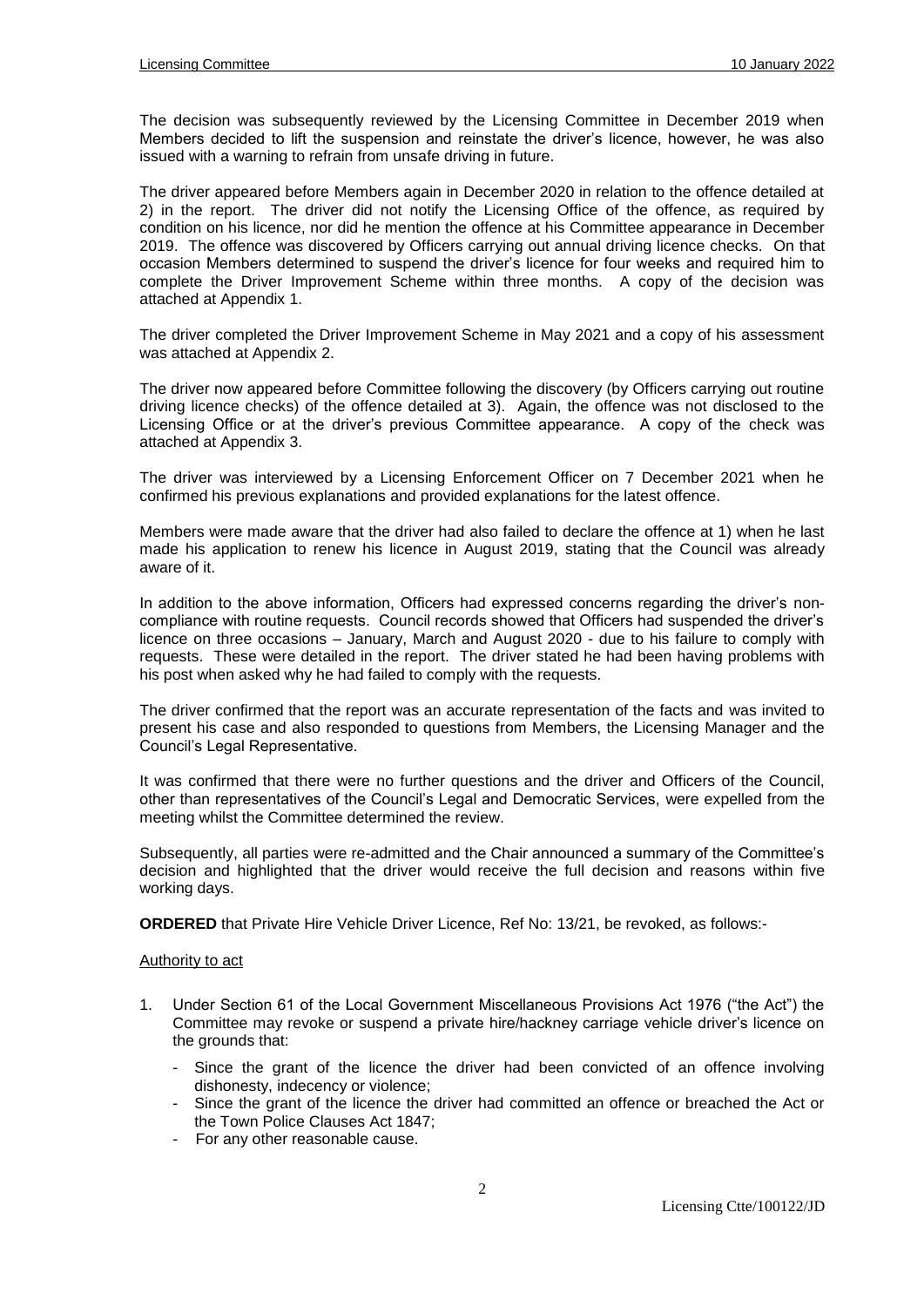2. The Committee considered Section 61 of the Act, Policy Guidance to Applicants, Licensed Drivers and Members of the Licensing Committee which came into force on 1 November 2019 ("the Policy"), the report and the representations made by the driver.

# Decision

3. After carefully considering all of the information and considering the review on its own merits the Committee decided to revoke the Combined Hackney Carriage and Private Hire Vehicle driver's licence on the grounds of any other reasonable cause for the reasons set out below.

### Policy considerations

4. Middlesbrough Council's Taxi Licensing Policy sets out the requirements in terms of convictions or other at appendix G of the policy which stated:-

### **Overriding Duty**

"The aim of the Council, when carrying out its function of licensing hackney carriage and private hire drivers, was the protection of the public including those who use or can be affected by hackney carriage and private hire services.

The Council's duty was to ensure, so far as possible, its licensed drivers were fit and proper people to hold such a position of trust. This involved a detailed assessment of an applicant or licensee's character.

The Council's licensed drivers should be safe drivers with good driving records and adequate experience, sober, mentally and physically fit, honest and not persons who would take advantage of their employment to abuse or assault passengers.

A licensed driver should be courteous, avoid confrontation, not exhibit prejudice, not take the law into their own hands and demonstrate conduct befitting to the trust that is placed in them." *Appendix G, Policy on the Relevance of Convictions, Cautions, Reprimands, Warnings, Complaints and Character p125.*

### Cautions and fixed penalties

"A person can be cautioned as an alternative to prosecution for various different offences. For a caution to be administered, the offender must agree to the caution, the evidence must be sufficient to have warranted a prosecution and the offender must admit their guilt.

Any action taken against an applicant who had received a caution would depend on the nature and circumstances of the offence, any previous history of criminality or complaints and the applicant's attitude towards the offence. Reference should also be made to other relevant parts of this guidance.

For the purpose of these guidelines, simple cautions, endorsable fixed penalties and public order fixed penalties shall be treated as though they were convictions and they shall be disclosed to the Council accordingly unless deemed to be protected under the above mentioned Order."

*Appendix G, Policy on the Relevance of Convictions, Cautions, Reprimands, Warnings, Complaints and Character p126.*

### (a) Minor Traffic Offences

"Any motoring offence showed a lack of responsibility whilst driving, either in terms of the maintenance and safety of their vehicle or in the manner of their driving.

The Council took a serious view if a licensed driver committed a motoring offence as driving was their profession, and they had a responsibility to ensure they drove passengers safely and were not a risk to other road users.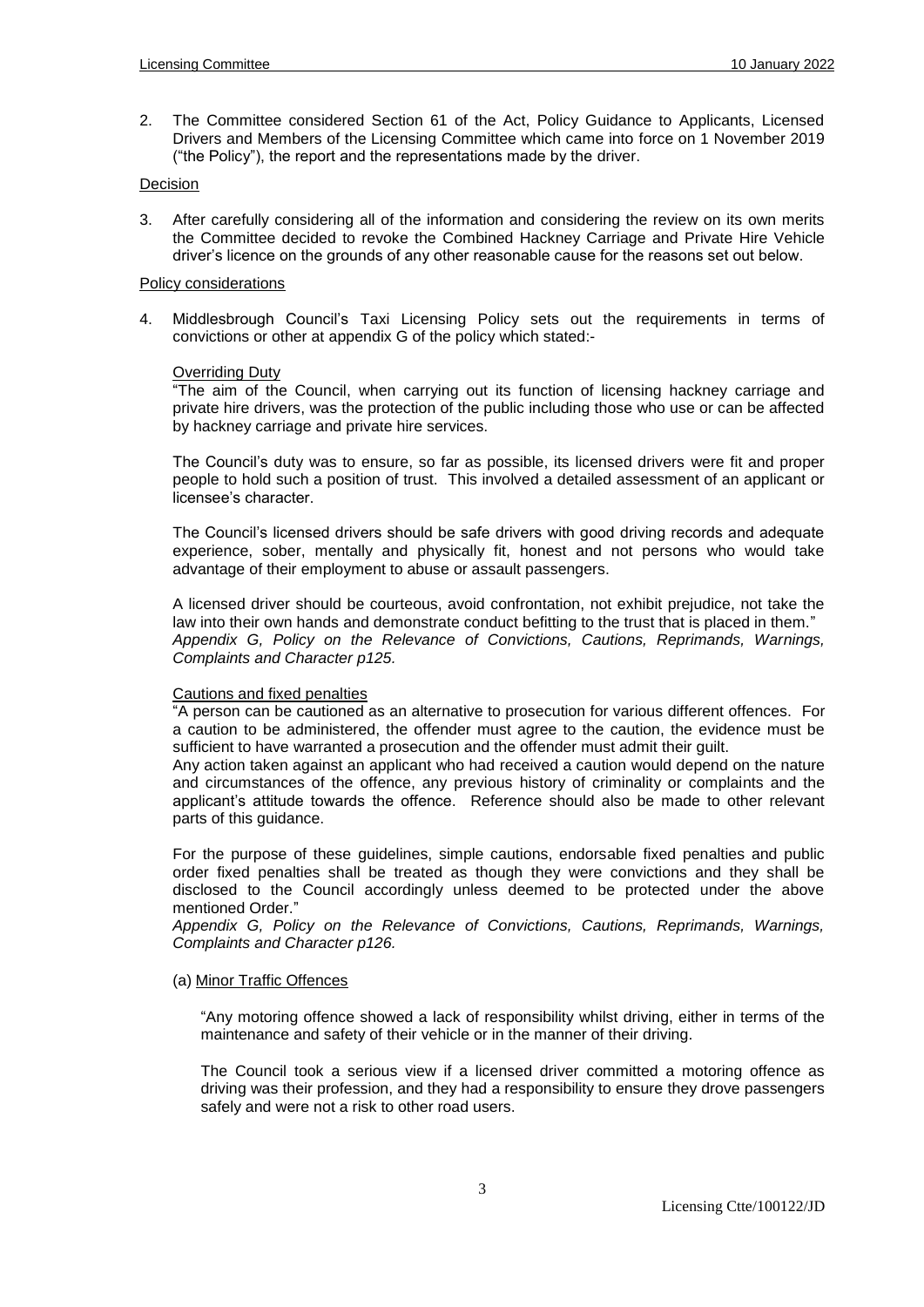A conviction, caution, reprimand or final warning issued by the Police, for minor traffic offences may not normally prevent a person from being considered for a licence, depending on the circumstances.

If an applicant had up to six "valid" penalty points on their driving licence for such offences then the application may be granted subject to a written warning as to future conduct. In this context 'valid' meant valid for the purposes of the totting up procedure, which for most minor traffic offences meant a period of three years from the date of the offence.

If an applicant had between seven and nine live points on their licence for such offences and/or a history of poor driving then the application would be referred to the Licensing Committee who may decide to refuse the application.

At the very least the applicant would be required to complete a driver improvement course identified by the Council, at their own expense, and a severe warning would be given that further offences may result in revocation of the licence.

Where an applicant had more than nine valid penalty points for such convictions, they must show a period of 12 months free from conviction, caution, reprimand or final warning before their application was considered. Even then the application would be referred to the Licensing Committee and may be refused.

If an applicant had a significant history of offences, showing a disregard for safety or had been disqualified, for example through the totting up process, an application would not normally be considered until their DVLA licence had been restored and a conviction-free period of at least 12 months to three years, depending on the severity of the risk, had lapsed since the date of conviction or reinstatement of the DVLA Licence, whichever was the latter.

If a Licensee had driven unsafely as a result of minor traffic offences or upheld complaints about their driving standards, putting the public at risk, depending on the severity of the risk, the Council may require the Licensee to attend a driver improvement course at their own expense and/or suspend the Licence or revoke the Licence. In view that unsafe driving was a risk to public safety a suspension or revocation may take immediate effect."

*Appendix G Policy on the Relevance of Convictions, Cautions, Reprimands, Warnings, Complaints and Character P127 -128.*

*"*In assessing the action to take, the safety of the travelling public must be the paramount concern."

*Appendix G Policy on the Relevance of Convictions, Cautions, Reprimands, Warnings, Complaints and Character P138.*

# Reasons

- 5. The driver was due to appear before the Committee on 20 December 2021, however, following telephone contact from the driver, who indicated that he was unwell and suffering from covidlike symptoms, a decision was made to adjourn the matter until it could be heard on 10 January 2022.
- 6. On the morning of 10 January 2022, the driver contacted the Licensing Office to inform them that he was again feeling unwell and displaying similar symptoms. Rather than adjourn the matter further, the decision was taken to test the video conferencing facilities with the driver to allow him to participate in proceedings. The testing of the equipment was successful and no issues were raised. Therefore, the hearing proceeded with the driver engaging in the Committee Hearing by Webex conferencing facility in front of the Members who appeared in person. The Licensing Manager also appeared by Webex.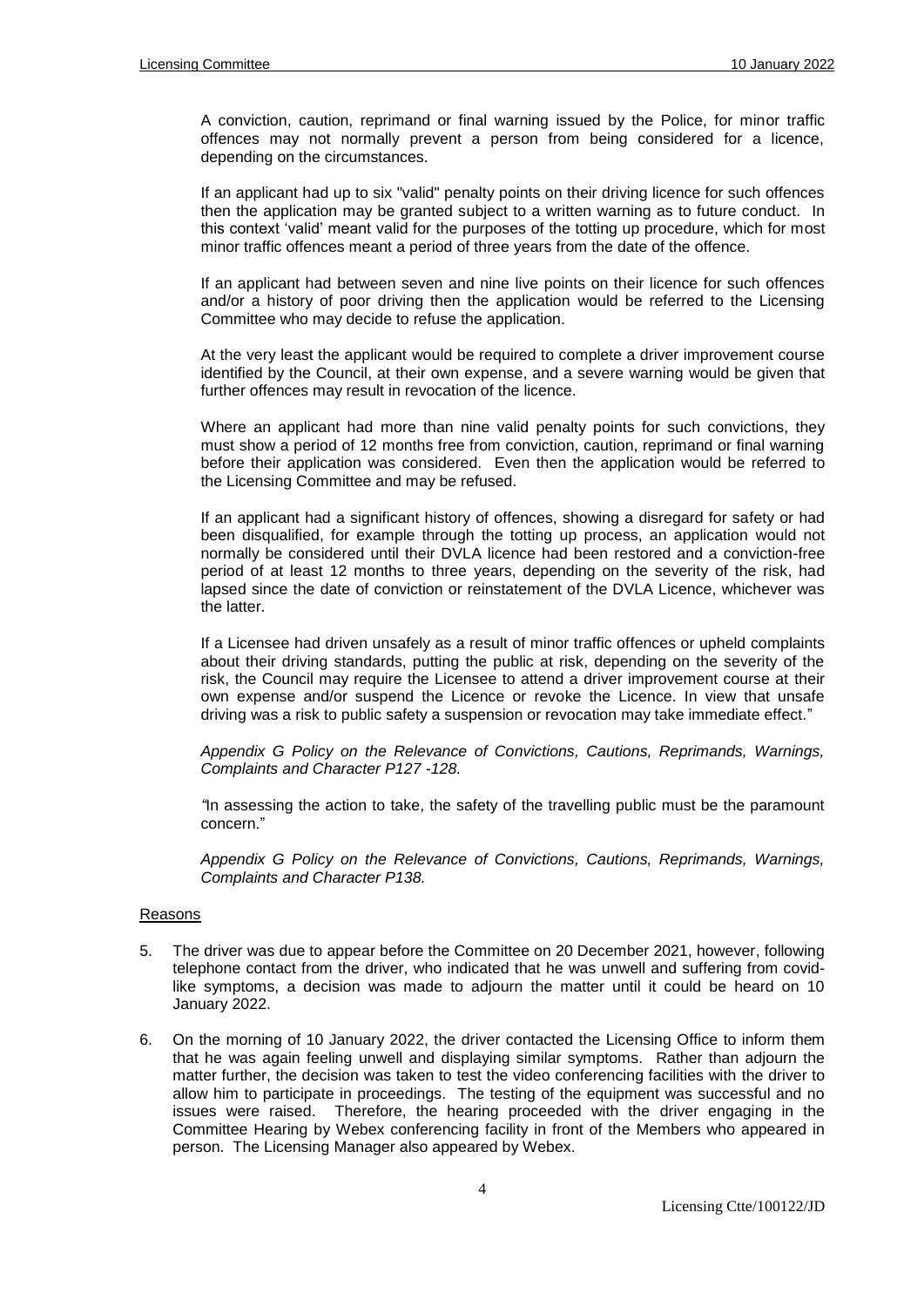- 7. The reasons for the decision were as follows:-
- 8. The Committee carefully considered the review based upon the report and appendices, the representations of the driver and Middlesbrough Council's Private Hire and Hackney Carriage Licencing Policy 2019. The matter was considered on its own merits.
- 9. The driver had appeared before Committee on two separate occasions the first occasion, on 9 December 2019, was as a result of receiving three penalty points and fine for an offence of driving with defective tyres on 28 April 2019 and following a complaint, outlined in the Officer's report, of driving his vehicle on a path and grass verge to bypass a bus decamping children with disabilities. Having had his licence suspended with immediate effect by the Licensing Manager in relation to the complaint, the Committee lifted the suspension, reinstated the driver's licence and warned him to refrain from unsafe driving.
- 10. On the second occasion, the driver appeared before Committee on 14 December 2020 for failing to notify the Licensing Office that his licence had been further endorsed with six penalty points and fined for failing to give information as to the identity of the driver on 4 October 2019. At this hearing, the Committee determined that, in view of his poor driving standards, the driver be required to attend the Driver Improvement Scheme within three months and suspended his licence for a period of four weeks.
- 11. The matter for consideration by the Committee on this occasion was that the driver now appeared before them having committed a further driving offence, leading to the endorsement of his licence of a further six points and a fine for failing to give information as to the identity of the driver on 6 November 2019. In addition, the driver failed to notify the Licensing Office of this conviction.
- 12. Further information was provided to the Committee in respect of issues identified relating to the production of DBS certificates on three separate occasions.
- 13. The Driver's licence had now been endorsed with 15 penalty points.
- 14. The Committee noted that upon exceeding 12 penalty points, the driver was required to attend court due to "Totting Up". The driver indicated that he pleaded exceptional hardship and avoided disqualification.
- 15. This was noted by the Committee, however, the Committee was minded to consider the case of *Leeds City Council and Hussain* in that their focus must be on the impact of the driver's character on members of the public and that consideration of the personal circumstances of the driver were an irrelevant consideration. Therefore, the Committee should not be influenced by the court's decision on disqualification and hardship.
- 16. Having heard the representations, having due regard to Middlesbrough Council's Private Hire and Hackney Carriage Licensing Policy 2019 and the overriding aim of the licensing regime being the protection of the public, the Committee could see no reason to depart from the Policy and the revocation of the driver's Combined Hackney Carriage and Private Hire Vehicle licence was deemed reasonable and proportionate in the circumstances and aligned with the aims and objectives of Middlesbrough Council's Private Hire and Hackney Carriage Licensing Policy 2019.